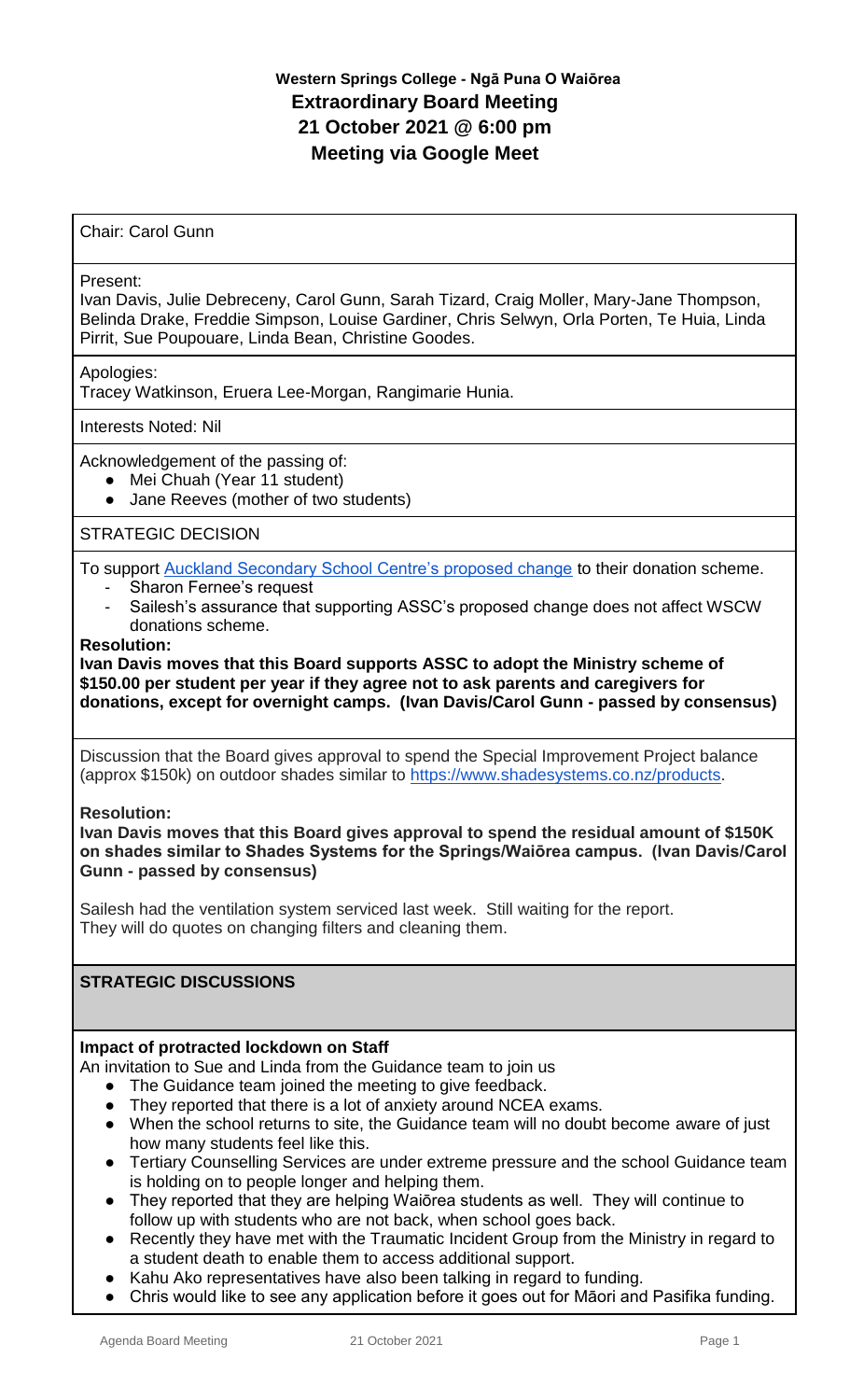- Some students think that when they go back, online learning is not available and it will be quite stressful. There are students that cannot come back into school for various reasons.
- The Board asked what support is in place for staff.
- The Guidance Counsellors see their own supervisors and the school staff can access the EAP scheme.
- Everyone is feeling very anxious about returning.
- Chris recommends that Ngā Puna o Waiōrea does not return to school on Tuesday 26 October until Friday 29 October for Yr 11, 12 & 13 for Health and Safety reasons. They will continue with online learning.
- Also they will survey whanau to find out how many will be keeping their students at home.
- He does however, long to be back at school, under a safe environment.
- The Board supports this.
- Staff do have extensive notes on how our Pasifika students are doing.
- We cannot ensure that we will keep our students safe at school from a virus point of view.

#### **Mandatory vaccinations Mandatory testing prior to returning to work**

- Linda Pirrit offers to the whole school, but in particular to Waiōrea whanau, that a "Shot Cuzz" bus comes to the school for students and whanua to receive a vaccination.
- Barbara Ward is also working hard to bring several schools together on this initiative..
- WSC could make its hall available on a Friday in the afternoon and all day Saturday in a few weeks time.
- Waiōrea is also involved in another initiative to support rangatahi being vaccinated.
- Chris asked if something can be activated online to put the student body in touch with each other like quizzes, competitions. Something that is not academic focussed. Something to help students make connections.
- Orla thinks the bus should be at school during the day for those students who want to get vaccinated and who legally can.
- Record keeping of staff covid testing and vaccinations has begun.
- The Board would like to support vaccination and will write a letter to the community supporting vaccination.

### **Resolution:**

**Carol Gunn, on behalf of the Board, communicates to our community that the Board supports vaccination. We will also continue talking to our students about this and we will not engage in conversations with anyone who does not agree. The Board has asked the Principal, Ivan Davis, to take a proactive stance on vaccination within our community. (Moved Carol Gunn/Belinda Drake - carried by consensus)**

- A subcommittee of Belinda, Sarah, Louise and Carol to work on this to get it out by tomorrow.
- Ivan suggests that a delegation of the Board meet on Monday to look at whether we will open on Tuesday or not. We should signal this to our community before the Government meets over the weekend.

### **Resolution:**

**Ivan Davis moved that this Board supports the Tumuaki's recommendation on the basis of Health and Safety that Waiōrea does not open in the week after Labour weekend. (Ivan Davis/Carol Gunn - carried by consensus).**

- Ivan Davis asked for a subcommittee of this Board to be formed to monitor the situation around case growth in Auckland so it can signal to the parent body on Friday 22 October that we are considering continuing with online learning in the week immediately after Labour weekend.
- This subcommittee is empowered to make decisions for the Board.
- A re-opening subcommittee of Orla, Freddie, Louise, Chris, Ivan & Carol is formed. ● Provisions will have to be made for Waiōrea students who have lessons with Kura
- Auraki. ● Carol Gunn is to signal Waiōrea is not reopening in her communication going out tomorrow. The Board supports this.